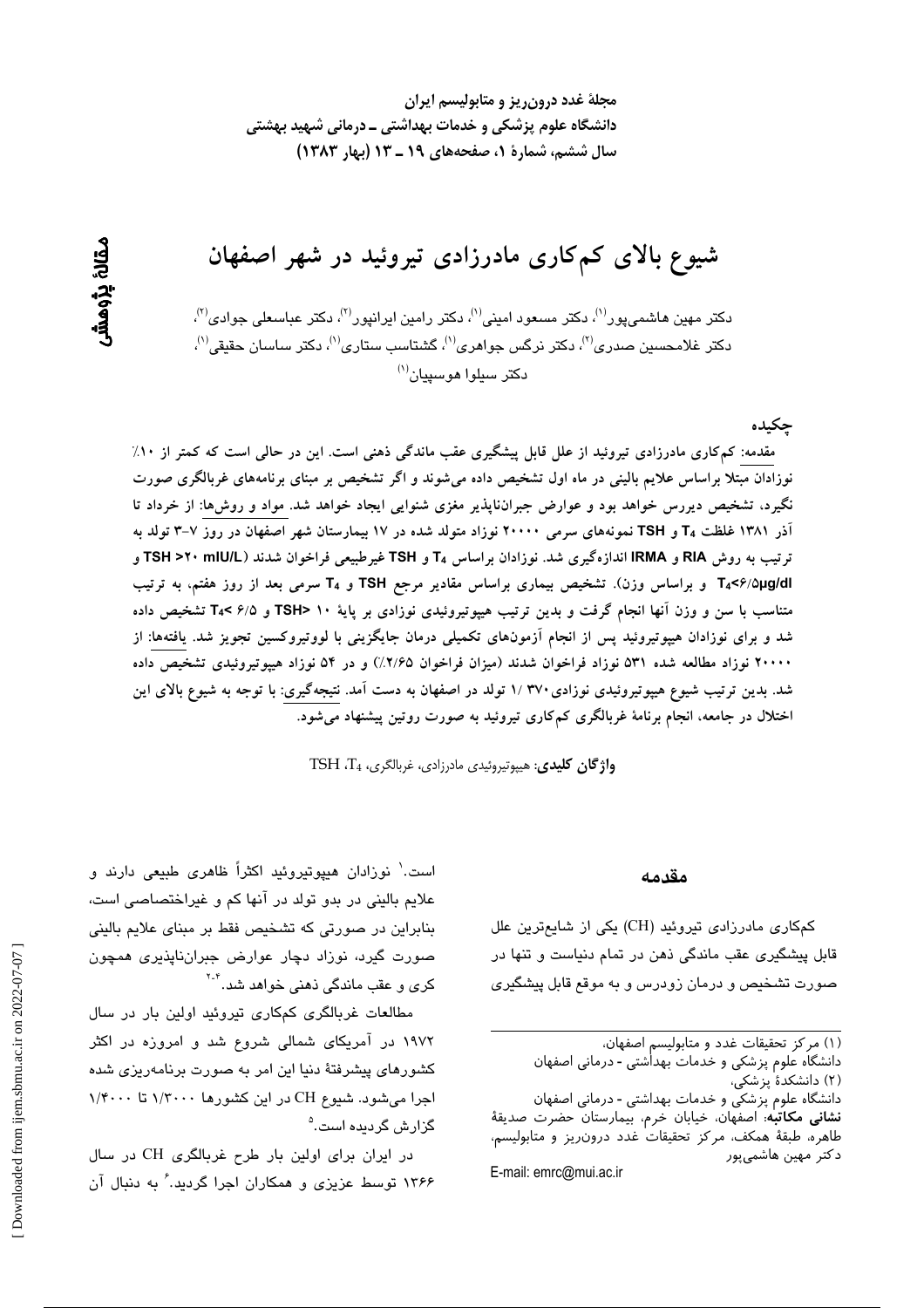پس از شروع پدرسانی عمومی در سال ۱۳۶۸،<sup>۷</sup> چنین طرحی در استان فارس توسط کرمیزاده و امیرحکیمی اجرا شد که در این مطالعه شیوع کمکاری مادرزادی تیروئید ۱ در ۱۴۳۳ تولد گزارش شد.^

در سال ۱۳۷۶ مجدداً غربالگری کمکاری مادرزادی تیروئید در تهران صورت گرفت که شیوع آن ۱ به ۹۱۴ تولد گزارش شد.<sup>۹</sup>

هدف از این مقاله ارایهٔ یافتههای توصیفی به دست آمده در ۷ ماه اجرای طرح غربالگری کمکاری تیروئید در ۱۷ بیمارستان شهر اصفهان است.

# مواد و روشها

یس از هماهنگی با معاونتهای پژوهشی، بهداشتی و درمان دانشگاه علوم پزشکی اصفهان و رؤسای بیمارستانها و مسؤولان بخشهای نوزادان ۱۷ بیمارستان و زایشگاه شهر اصفهان، و ادارهٔ ثبت احوال، همهٔ نوزادان از ابتدای خرداد سال ۱۳۸۱ تا پایان آذرماه همین سال در فاصلهٔ روزهای ۷-۳ پس از تولد به مرکز تحقیقات غدد و متابولیسم اصفهان ارجاع شدند. درصد پوشش طرح برابر با نسبت تعداد نوزادان مراجعه كننده به تعداد تولد زنده بود. سپس نمونهگیری از ورید ساعد نوزادان توسط پرستاران با تجربه انجام و سطح T<sub>4</sub> و TSH اندازهگیری شد. اساس فراخوان در صورت مراجعه در روزهای سوم تا هفتم تولد T4< ۶/۵ μg/dL و یا TSH> ۲۰ mIU/L بود. '''' در صورت مراجعه بعد از روز هفتم اساس فراخوان بدین صورت بود:  $T_{4}$  /:  $TSH$  /  $\cdot$  MIU/L  $_{4}$  /2  $\approx$   $T_{4}$  /2 mg/dL

نحوهٔ برخورد با نوزادان فراخوان شده نیز براساس میزان TSH اولیه (۷-۳ روزگی) بدین صورت بود که اگر ۳۹ ≥۲۱SH >۲۰ بود، آزمایشهای دوم شامل T4 و TSH. انجام میگرفت و براساس نتایج حاصل از آن تشخیص هیپوتیروئیدی قبول یا رد میشد. اگر ۴۰ ≤ TSH بود، آزمایشهای دوم انجام میشد و پس از انجام آزمایشهای دوم درمان شروع میگردید.<sup>۱۲</sup> اگر آزمایش دوم طبیعی بود، به عنوان هیپوتیروئیدی گذرا درمان قطع و نوزاد از مطالعه خارج میشد.

آزمایشهای دوم بین روزهای ۲۸–۷ انجام شده، تشخیص TSH > ١٠ m IU/L و T<sub>4</sub> < ۶/۵ µg/dl میپوتیروئیدی براساس انجام میگرفت.<sup>۱۰</sup>

در نوزادان نارس و فول ترم علاوه بر توجه به TSH در صورتی که T<sub>4</sub> طبق جدول متناسب با وزن نوزاد پایین بود،" آزمایشهای تکمیلی T3RU و FTI انجام و در صورت غیرطبیعی بودن نتایج، درمان شروع میشد.

در تعداد کمی از نوزادان که TSH در حد بسیار جزیی بالاتر از حد طبیعی بود (۱۰ > TSH > ۵)، آزمون TRH انجام شد. <sup>۱۵٬۱۶</sup>

تمامی نوزادان فراخوان شده توسط پزشک فوق تخصص غدد کودکان معاینهٔ بالینی شدند و نوزادان هیپوتیروئید بلافاصله تحت درمان با لووتیروکسین به میزان μg/kg/day ۱۰–۱۵ قرار گرفتند.

قابل ذکر است درمان براساس نتایج حاصل از آزمایشهای دوم صورت گرفت، به جز در مواردی که TSH اولیه بالای ۴۰ بود که از همان ابتدا درمان شروع شد و در صورت رد هیپوتیروئیدی گذرا در آزمایش دوم درمان ادامه ىافت.

# روشهای آزمایشگاهی

 $T_3$ RU نمونههای سرمی با روش IRMA و T<sub>3</sub>RU و T<sub>3</sub>RU به روش RIA و با استفاده از کیتهای شرکت کاوشیار ایران اندازهگیری شدند. حساسیت آزمونهای TSH و T<sub>4</sub> به ترتیب IU/L ۰/۰۵ و μg/dL ۰/۳۸ مورد که با دستگاه گاماکانتر مدل LB 2111-12 Berthold (ساخت آلمان) بررسی شد. در مورد T3RU محدودهٔ ۴۰-۳۰٪ براساس کیت استفاده شده (ایران کاوشیار) به عنوان محدودهٔ طبیعی آن تلقی شد. Inter-assay CV و Intra-assay CV به ترتيب براى TSH  $\Upsilon/\Upsilon - \Upsilon/\Upsilon$  ) / ۰/۹–۰/۹ و ۲/۲–۲/۳ و ۳/۲–۲/۲ و ۲/۲–۲/۲ و ۲/۲–۲/۲ و ۲/۰۹-۲/۸ بود. محدودهٔ پارامترهای مذکور جهت تعیین CV در مورد TSH برای ۲۹/۷ Intra-assay برای ۰/۱-۳۰ Inter-assay برای T<sub>4</sub> برای ۰۱۴/۷ Intra-assay برای و ۲/۸-۱۲/۹ Inter-assay و در مورد T3RU به ترتیب ۳۴/۲–۵۸/۴٪ و ۳۲/۹–۵۶/۴)٪ بود.

# تحليل أماري

فراوانی ها و شاخصهای گرایش مرکزی برای دادههای جمعیت شناختی و مقادیر T4 و TSH نوزادان با استفاده از نرم افزار SPSS و EPI محاسبه شد.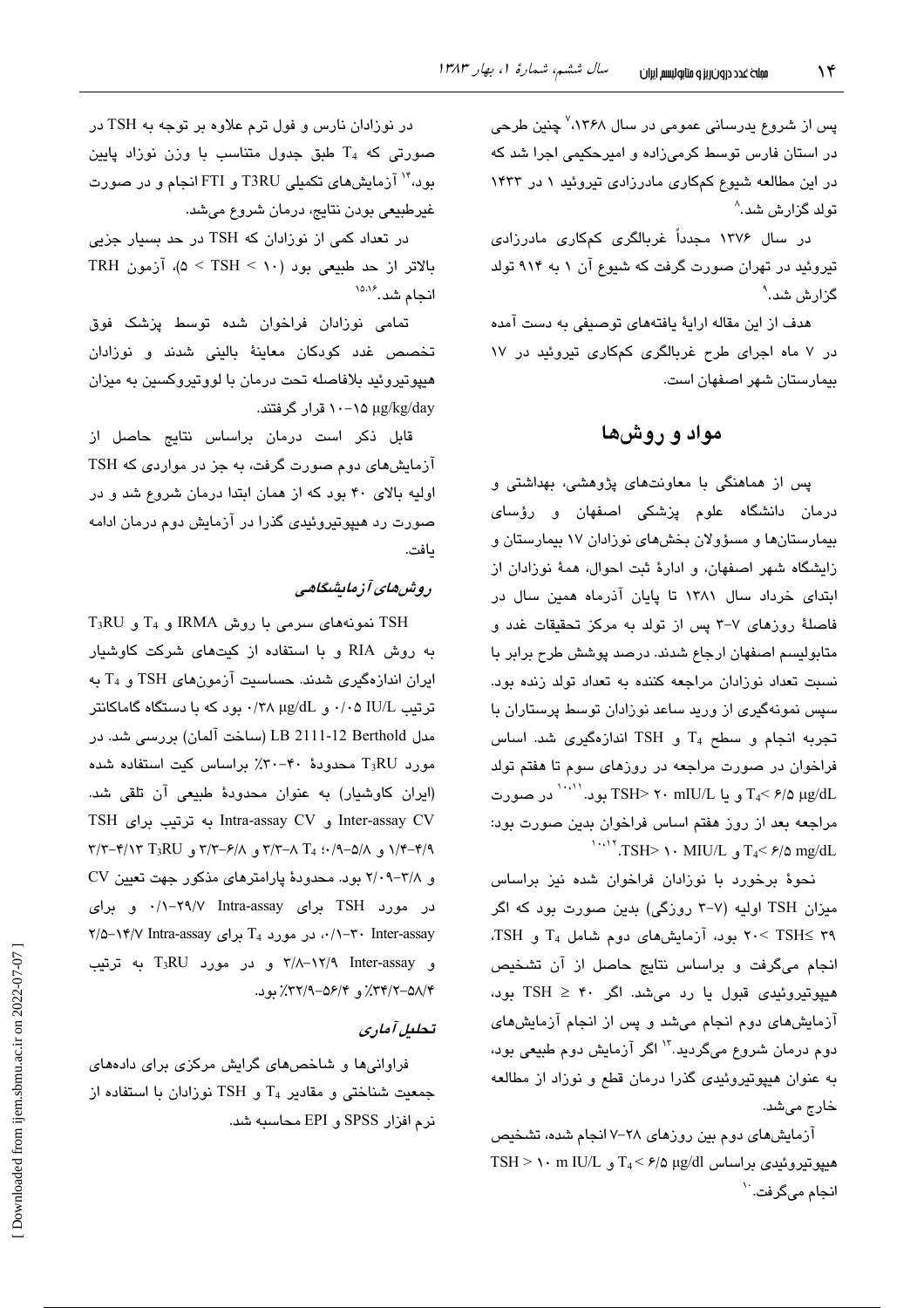# بافتهها

#### يافتەماي جەعيت شىناختى

از کل نوزادان بررسی شده (۲۰۰۰۰)، ۹۶۳۸ (۴۸/۷٪) نوزاد دختر و ۱۰۱۴۸ (۵۱۳٪) پسر بودند و در ۲۱۴(۰/۱٪) مورد، جنسیت در فرم مشخص نشده بود. ۱۹۰۴۱ نوزاد (٩/٤/٢) رسيده، ٤٧۶ نفر (٣/٣٪) نارس بودند و وضعيت ۲۸۳ (۱/۴٪) نوزاد گزارش نشده بود. در ۱۹۸۷۰ نوزاد که ملیت در پروندهٔ آنها ثبت شده بود، ۱۹۳۸۰ نوزاد (۹۷/۵٪) ایرانی، ۴۶۷ (۲/۴٪) نوزاد افغانی و ۲۳ نوزاد (۰/۱٪) از سایر ملیتها بودند. همچنین از ۱۹۸۲۹ نوزاد در ۱۳۹۴۶ مورد (۷۰/۳٪) پدر و مادر غیرخویشاوند، در ۵۸۸۳ مورد (۲۹/۷٪) خویشاوند و ۱۷۱ نفر ثبت نشده بودند.

درصد پوشش طرح غربالگری CH در تمامی بیمارستان های سطح شهر ۸۹/۳٪ بود (۲۰۰۰۰ از ۲۲۳۸۷ نفر تولد زنده).

#### نتايج آزمايشگاهي

توزيع مقادير TSH سرمي اوليه در همهٔ نوزادان مورد بررسی براساس سن نوزادان در هنگام اولین مراجعه در جدول (١) آورده شده است. قابل ذكر است از ميان ٢٠٠٠٠ نوزاد مراجعه کننده، در ۸ مورد  $T_4$  و TSH به دلیل نامناسب بودن نمونهها (شکستن لوله، حجم کم نمونه و غیره) محاسبه نشد و در ۱۱ مورد نیز سن نوزاد در اولین آزمایش ثبت نشده بود.

مبانگین TSH در کل نمونههای اندازهگیری شده، ۲/۴±۲/۶۸، میانه ۲/۲، توزیع TSH نرمال و در فاصلهٔ اطمینان ۹۵٪ برابر با ٢/٢٨۶/٩۴ به دست آمد (قابل ذكر است جهت محاسبة مىانگىن TSH>۵۰<TSH محاسىيە نشد). مىانگىن  $T_4$  در كل نوزادان شركت كننده در طرح ٢/٥±٢/٩، ميانه ٠١٠/٩، توزيع آن نرمال و در فاصلهٔ اطمینان ۹۵٪ برابر ۱۰/۱۰۸۶/۹۳ به دست  $\overline{\mathbf{u}}$ 

در ۶ نوزاد دارای مقادیر بینابینی TSH (۲۰۱-TSH) با نظر پزشک فوق تخصص غدد، تست TRH انجام شد.

## نتایج مربوط به نوزادان فراخوان شده

در این بررسی نوزادان فراخوان شده ۵۳۱ نفر بودند که در نتیجه میزان فراخوان برابر با ۲/۶۵٪ به دست آمد. (۶۸٪) ۳۶۱ نفر از فراخوان شدهها نوزادان مراجعه کنندهٔ قبل از

جدول ۱ــ توزیع فراوانی مقادیر TSH سرمی در کل نوزادان شرکت کننده در طرح، به تفکیک سن انجام اولین ازمایش در سه گروه

| $TSH(mIU/L)$ روز ۲۸< ۲۸–۷ روز $V-Y$ روز $V-TST$ |                                 |                     |               | جمع          |
|-------------------------------------------------|---------------------------------|---------------------|---------------|--------------|
| 4.4                                             | ١۴٢۴٣                           | <b>TV14</b>         | ۲۱۹           | <b>17178</b> |
| 90/9                                            | $Y \setminus \cdot \mathcal{A}$ | ۱۹۳                 | ٧             | rr.9         |
| 19.79                                           | ۳۹۱                             | ۲۹                  | ١             | ۴۲۱          |
| Y9Y.49                                          | ۴۲                              | ٨                   | ١             | ۵١           |
| 497.79                                          | ۵                               |                     |               | ۵            |
| 494.49                                          | ۲                               |                     |               | ۲            |
| $990 - 9$                                       | ٩                               | ١                   |               | ١.           |
| $\geq$ 1 $\cdots$                               | ۲                               | ۵                   |               | ٧            |
| جمع                                             | 181.5                           | 490.                | ۲۲۸           | ۱۹۹۸۱        |
| درصد                                            | $\Lambda$ ۴/۱                   | $\lambda^*/\lambda$ | $\frac{1}{2}$ | $\cdots$     |

روز هفتم بودند، بدین ترتیب درصد فراخوان در این گروه ۲/۱٪ بود. ۱۷۰ نفر (۳۲٪) از آنان از نوزادان مراجعه کنندهٔ بعد از روز هفتم بودند و درصد فراخوان در این گروه برابر ۵/۳٪ بود. در نوزادان فراخوان شدهٔ قبل از روز هفتم، ۲۹۴ نوزاد فقط ۶/۵ >TA، ۵۷ نوزاد فقط ۲۰ <TSH و ۱۰  $T_4$ نوزاد هم ۶/۵ >T و هم۲۰ <TSH داشتند. در نوزادان فراخوان شدهٔ بعد از روز هفتم، ١۴٠ نوزاد فقط ۶/۵ >T4. ٢٢  $TSH$ > ۱۰ نوزاد فقط ۱۰<r ESH و ۸ نوزاد هم ۵/۶>T داشتند. در نهایت پس از انجام آزمایشهای مرحلهٔ دوم، T3RU و FT4I، پروندهٔ ۴۲۱ نوزاد (۷۹/۳٪) فراخوان شده با تشخيص سالم بابگاني گرديد و ۵۴ نوزاد (١٠/٢٪) از فراخوان شدهها با تشخیص هیپوتیروئیدی تحت درمان قرار گرفتند. بقیهٔ موارد به دلیل عدم مراجعه جهت آزمایش های مرحلهٔ دوم و یا فوت نوزاد با تشخیص نامعلوم بایگانی شدند.

میانگین TSH در نوزادان فراخوان شده ۷/۹±۵/۴۵، میانه ۲/۱ ، توزيع آن نرمال و در فاصلهٔ اطمينان ۹۵٪ براير  $T_4$  ۴/۶۷۷/۱۳ به دست آمد.  $\textrm{TSH} \geq 2 \cdot 10^{-4}$  حذف گردید. میانگین ۶/۲۷±۲/۲۱، میانه ۵/۹، توزیع آن نرمال و در فاصلهٔ اطمینان ۹۵٪ بر ایر ۶/۶۰۷/۴۵ به دست آمد.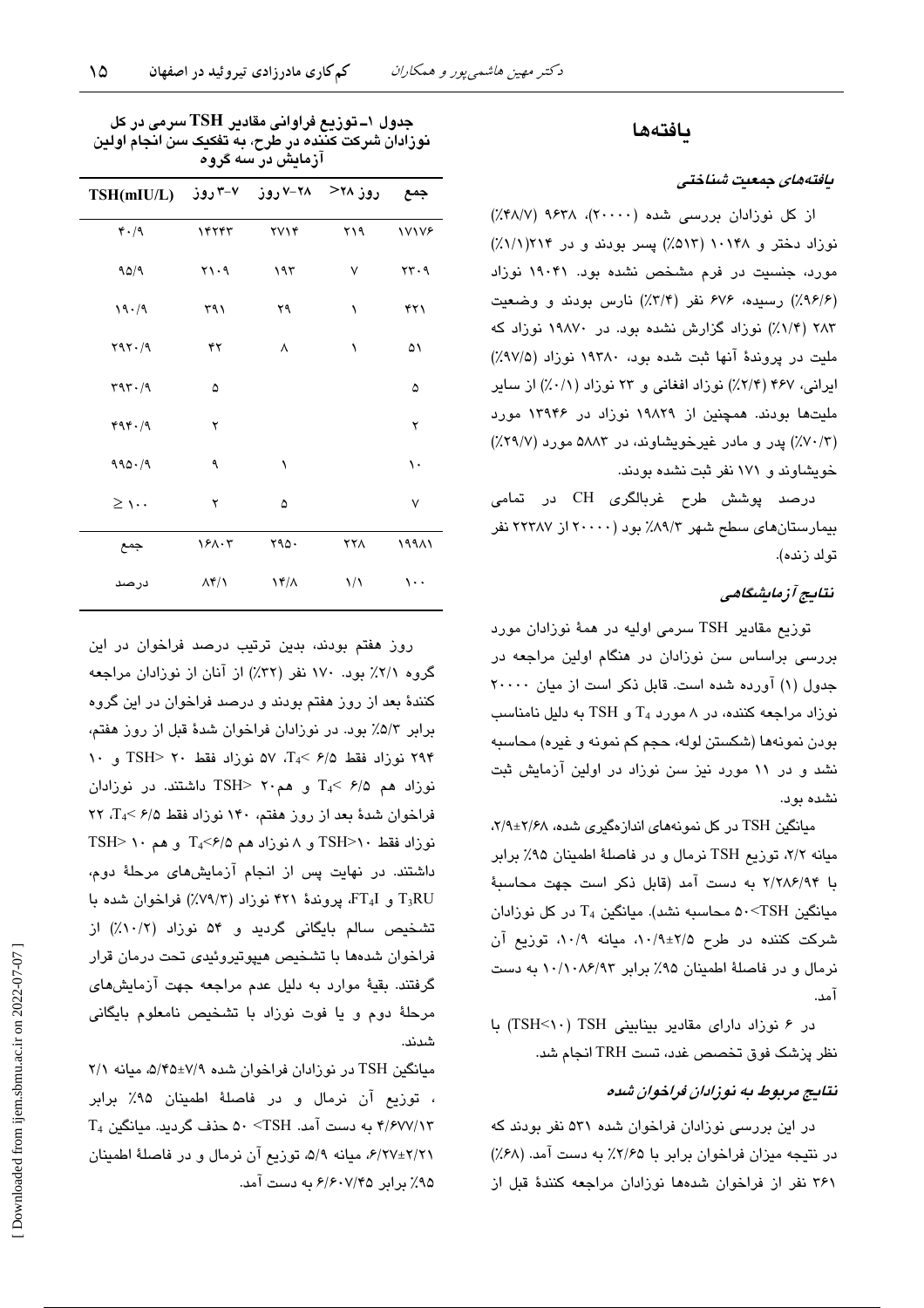نمودار ١- توزيع مقادير TSH اوليهٔ نوزادان هيپوتيروئيد در ٣ گروه (٢٠>TSH> ٢٠ ، ٣ >TSH> ٢٠ و ٣٠ ≤TSH

جدول ۲– مشخصات نوزاد با هیپوتیروئیدی ثانویه و نتایج حاصل از آزمایشهای وی در روزهای ۳، ۲۸ و ۴۵

| دختر، تک قلو، رسیده، ایرانی، نسبت فامیلی نزدیک در پدر و مادر، عدم بیماری تیروئید مادر، دور سر: ۳۶                                        | مشخصات نوزاد          |
|------------------------------------------------------------------------------------------------------------------------------------------|-----------------------|
| سانتی متر، قد: ۴۹ سانتی متر، وزن: ۳۲۰۰ گرم                                                                                               |                       |
| $TSH=\cdot \cdot \cdot \circ T4=\tau/r$                                                                                                  | آزمایش اول (۲ روزگی)  |
| $TSH = \cdot / \sqrt{14} = \cdot / \sqrt{14}$                                                                                            | آزمایش دوم (۲۸ روزگی) |
| TSH(basal)= $\cdot/\gamma$ TSH( $\tau \cdot$ )= $\cdot/\gamma$ TSH( $\ell \cdot$ )= $\cdot/\gamma$ TSH( $\gamma \cdot$ )= $\cdot/\gamma$ | آزمایش سوم (۴۵ روزگی) |
| $FSH=\gamma$ LH $=\gamma$ Cortisol $=\gamma$                                                                                             |                       |

با توجه به نتایج فوق شیوع هیپوتیروئیدی مادرزادی در کل نوزادان نمونهگیری شده در شهر اصفهان ۲/۷ در هر ۱۰۰۰ نفر (۱/۳۷۰) خواهد بود.

## نوزادان مىيوتىروئىيا

از نوزادان تحت درمان با تشخیص هیپوتیروئیدی مادرزادی ۳۲ نوزاد (۵۹/۲۵٪) یسر و ۲۲ نوزاد (۰/۷۵٪) دختر بودند. نسبت پسر به دختر ۱/۴۵ به ۱ بود. در بین نوزادان تحت درمان ۱ نوزاد به هیپوتیروئیدی ثانویه مبتلا بود، مشخصات این نوزاد در جدول (۲) نشان داده شده است.

میانگین TSH و T4 بیماران هیپوتیروئید، در دو نوبت اول و دوم (قبل و بعد از فراخوان) در جدول (۳) ارایه شده است.

#### ىحث

در این مطالعه که بر روی ۲۰۰۰۰ نوزاد معرفی شده از بیمارستانها و زایشگاههای شهر اصفهان انجام شد، شیوع هیپوتیروئیدی نوزادی ۱ در ۳۷۰ نوزاد به دست آمد که حدود ۸/۲ تا ۱۰/۸ برابر آمار کشورهای پیشرفته است. هیپوتیروئیدی نوزادی در نقاط مختلف جهان شیوع متفاوتی دارد. این مقادیر از ۱ در ۶۷ نوزاد در نیجریه، ۱' ۱ در ۷۸۱ نوزاد در پاکستان" و ۱ در ۹۱۸ در بعضی خانوادههای آسیایی" تا ۱ در ۱۰/۰۰۰ در سیاهپوستان آمریکا<sup>۲۰</sup> متفاوت استحب

در ایران در مطالعهای که در شهر تهران در فاصلهٔ سالهای ۸۰-۱۳۷۶ توسط اردوخانی و همکاران انجام شد شیوع هیپوتیروئیدی در نوزادان ۱ در ۹۱۴ گزارش شد.<sup>۹</sup>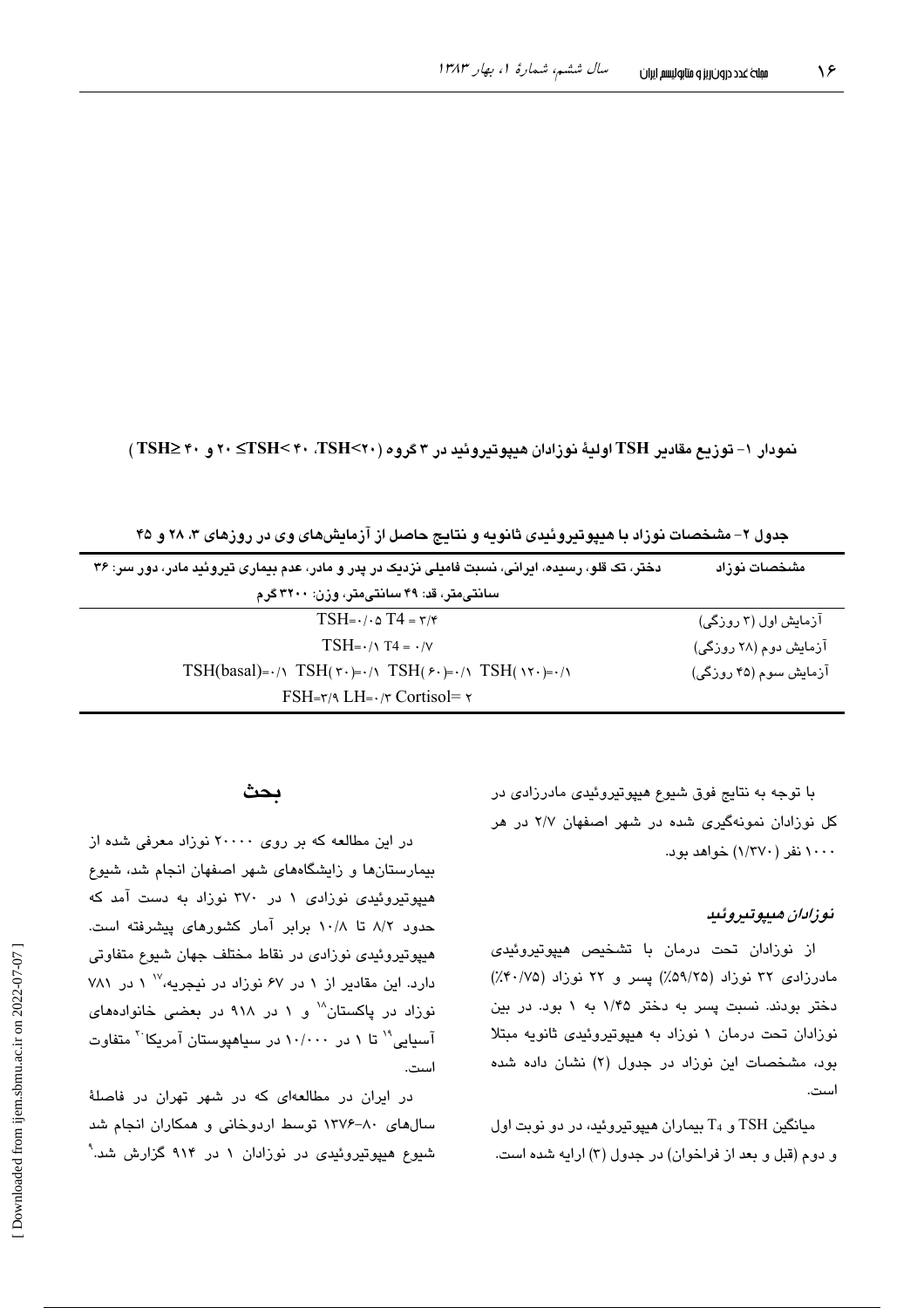|                    | آزمایش اول                  |                                       |                    | آزمايش دوم    |
|--------------------|-----------------------------|---------------------------------------|--------------------|---------------|
|                    | $T4 \, (\mu g/dL)$          | TSH (mIU/L)                           | $T4 \, (\mu g/dL)$ | TSH (mIU/L)   |
| ميانگين            | $V/Y$ ۶                     | $\Delta$ ۶/۹۵                         | $\Lambda/\tau$     | 81/10         |
| انحراف معيار       | $\tau/\tau$ ۶               | $\Lambda\Lambda/\Lambda\Lambda$       | ۴/۴                | 40/40         |
| مىانە              | Λ                           | YY/Y                                  | $\Lambda/\tau$     | V/T           |
| فاصلهٔ اطمينان ۹۵٪ | $P/\Delta-\Lambda/\Upsilon$ | $\tau\tau/\tau-\Lambda\cdot/\epsilon$ | $V/10-9/01$        | $Y^*(A-FA/A)$ |
|                    |                             |                                       |                    |               |

جدول ۳- میانگین، انحراف معیار، میانه و فاصلهٔ اطمینان ۹۵٪ برای مقادیر ،T و TSH سرمی آزمایش اول (۷-۳ روزگی) و دوم (۲۸–۷ روزگی) در نوزادان با تشخیص هیپوتیروئیدی

همچنین در مطالعهای که در سال ۱۳۶۹ توسط کرمیزاده و امیرحکیمی در شیراز به انجام رسید شیوع هیپوتیروئیدی نوزادی ۱ در ۱۴۳۳ گزارش شده است.<sup>۸</sup>

دلایل زیر برای تفاوت آمارهای شیوع CH در مناطق مختلف جهان مطرح شده است:

- الف) استفاده از تست  $T_4$  یا TSH به تنهایی جهت غربالگري.<sup>۲۱</sup>
- ب) تفاوت معیارهای قراردادی برای تشخیص قطعی هیپوتیروئیدی نوزادی در مطالعات مختلف.<sup>۲۲</sup>
- ج) کمبود ید در بعضی مناطق جهان که از علل کمکاری تیروئید در نوزادان شناخته شده<sup>۲۲-۲۲</sup> که البته در ایران این مشکل رفع شده است.<sup>۲۵</sup>
- د) تفاوتهای قومی و نژادی<sup>:</sup> مثلاً در ترکیه شیوع CH ۱ در ۲۹۴۳ نوزاد،<sup>۲۶</sup> در عربستان ۱ در ۲۷۵۹ نوزاد،<sup>۲۷</sup> در ژاین ۱ در ۷۰۰۰ نوزاد<sup>۲۸</sup> و در عربها*ی* ساکن اسرائیل ۱ در ۱۴۴۷ گزارش شده که نسبت به یهودیهای ساکن آن کشور شیوع بیشتری دارد (۱ در  $Y^{Y,Y4}$ ، نو زاد). ۲۰۷۰
- هـ) مصرف زیاد آنتی سپتیکهای حاوی ید به ویژه در نوزادان نارس از علل تفاوت در شیوع کمکاری مادرزا*دی* تیروئید به طور گذراست.<sup>۳۸،۳</sup> البته در مطالعهٔ حاضر و پیش از شروع طرح توصیههای لازم در مورد عدم استفاده از بتادین به تمامی مسؤولان بخشهای نوزادان ارایه شده بود. با این حال مطمئن نیستیم که این موضوع رعایت شده باشد.
- و) عوامل محیطی و وراثتی ـ فامیلی که از علل افزایش موارد کمکاری مادرزادی تیروئید در برخی از جمعیتهاست.<sup>۳۱،۳۲</sup>

در این مطالعه نسبت ازدواجهای فامیلی به غیرفامیلی ۲۹/۷ به ۷۰/۳ بود و شانس وقوع هیپوتیروئیدی در ازدواجهای فامیلی نسبت به ازدواجهای غیرفامیلی بیشتر نبو د (p>٠/٠۵).

میزان فراخوان در کشورهای دیگر با روش معمول غربالگری بین روزهای ۳۵ تولد از ۰/۱۶٪ در فیلیپین<sup>۳ </sup>و ۲/۳٪ در کشور ترکیه<sup>۲۵</sup> تا ۳/۳٪ در کشور استونی<sup>۳۶</sup> متفاوت است. در مطالعهٔ اخیر میزان فراخوانی ۲/۶۵ درصد بود که اگر چه رقم قابل قبولی است، به نظر می٫رسد علت اختلاف آن با آمار بسیار کم فراخوانی در فیلیپین تفاوت در نوع نمونهگیری و روش اندازهگیری نمونهها باشد.

از نظر شیوع جنسی CH، در یک سری مطالعات انجام شده در کشور عربستان سعودی نسبت مؤنث به مذکر ۱/۸ به ۰٫<sup>۱۱</sup> در کشور استونی۴ به <sup>۳۶</sup>۱ و در کشور چین ۳ به <sup>۳۷</sup>۲ گزارش شده است ولی در مطالعهٔ اخیر این نسبت ۱ به ۱/۴۵ به دست آمد که علت این امر را میتوان کم بودن حجم نمونه و كوتاه بودن زمان مطالعه ذكر كرد.

شیوع هیپوتیروئیدی ثانویه در این مطالعه، ۱/۲۰۰۰۰ نوزاد بود در حالی که در یک مطالعه در کشور آمریکا شیوع هیپوتیروئیدی ثانویه و ثالثیه ۱/۶۸۲۰۰ نوزاد گزارش شده است.<sup>۳۸</sup> احتمالاً تفاوت شبوع در مطالعهٔ اخیر به دلیل کمتر بودن تعداد نمونه است.

بر مبنای نتایج تعدادی از مطالعات انجام شده در زمینهٔ CH. شیوع کمکاری مادرزادی تیروئید در نوزادان نارس با وزن کم ۲ برابر بوده است.<sup>۲۹</sup> در مطالعهٔ اخیر در کل جمعیت ٣/٣٪ نوزادان نارس و از ٥۴ نوزاد هیپوتیروئید ۴ نوزاد نارس بودند. در واقع ۰/۶٪ نوزادان نارس دچار هیپوتیروئیدی بودند. به نظر میرسد که علت این امر نیز تعداد کم نمونهٔ مورد بررسی باشد.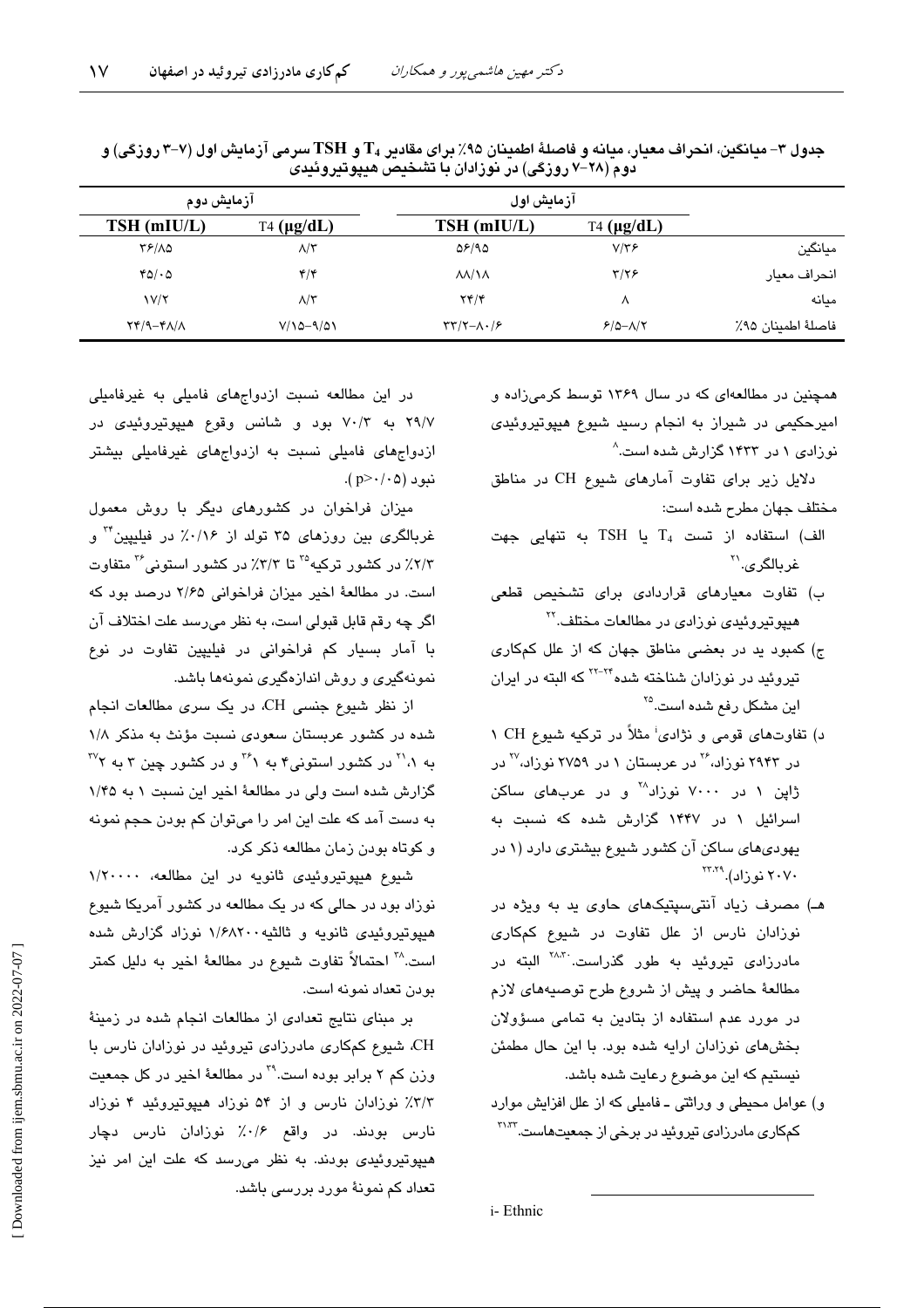با توجه به كوتاه بودن مدت انجام مطالعه، ارايهٔ آمار دقیقتر میزان بروز هیپوتیروئیدی مادرزادی در شهر اصفهان نيازمند ادامهٔ طرح و مشخص شدن موارد هىيوتىروئىدى گذراست.

در پایان با توجه به شیوع زیاد هیپوتیروئیدی مشاهده شده در جامعهٔ شهری اصفهان و عوارض جبراننایذیر آن، پیشنهاد می شود مسؤولان انجام آزمون غربالگری تیروئید را در نظام بهداشتی استان ادغام نمایند.

# سیاسگزاری

از معاونت پژوهشی دانشگاه علوم پزشکی اصفهان به دليل تصويب اين طرح و تأمين هزينهٔ آن و همچنين از معاونتهای بهداشتی و درمانی دانشگاه علوم پزشکی

## **References**

اصفهان، صدا و سیمای مرکز اصفهان، روابط عمومی

دانشگاه علوم پزشکی اصفهان، مدیر کل محترم ادارهٔ

مخابرات و یست و ریاست محترم ثبت احوال شهرستان

اصفهان که عنایت فراوانی نسبت به این طرح و مجریان

نویسندگان مراتب تشکر خود را از تمامی پرسنل و

همکاران طرح به ویژه خانمها کیانی، زحمتکش، نکوئی،

شایسته، علیآبادی، پرسنل محترم آزمایشگاه و واحد

کامییوتر مرکز تحقیقات غدد آقایان پرورش، آبیار و خانم فروغیفر ابراز میدارند. هزینهٔ این طرح تحقیقاتی به شمارهٔ

۸۰۳۵۰ از طریق معاونت محترم پژوهشی دانشگاه علوم

داشتند سیاسگزاری و قدردانی میشود.

يزشكي اصفهان تأمين شده است.

- 1. Cao XY, Jiang XM, Dou ZH, Rakeman MA, Zhang ML, O'Donnell K, et al. Timing of vulnerability of the brain to iodine deficiency in endemic cretinism. N Engl J Med 1994;331:1739-44.
- 2. Rovet J, Walker W, Bliss B, Buchanan L, Ehrlich R. Long-term sequelae of hearing impairment in congenital hypothyroidism. J Pediatr 1996;128:776-83.
- Bellman SC, Davies A, Fuggle PW, Grant DB, Smith I. 3. Mild impairment of neuro-otological function in early treated congenital hypothyroidism. Arch Dis Child  $1996.74.215 - 8$
- Foley TP Jr, Klein AH, Agustin AV. Adaptation of TSH  $\overline{4}$ filter paper method for regionalized screening for congenital hypothyroidism. J Lab Clin Med 1977;90:11-
- 5. Klett M. Epidemiology of congenital hypothyroidism. Exp Clin Endocrinol Diabetes 1997;105 Suppl 4:19-23.
- عزیزی فریدون، اولادی بلقیس، نفرآبادی ماه طلعت، حاجیپور رامبد. غربالگری برای شناسایی کمکاری مادرزادی تیروئید در تهران : اثر کمبود ید در افزایش گذرای TSH در نوزادان. مجلهٔ دانشکدهٔ پزشکی دانشگاه علوم پزشکی شهید بهشتی، ١٣٧٣. سال ١٨، شمارهٔ ١، صفحات ٢۴ تا ٣٨. عزیزی فریدون، شیخ الاسلام ربابه. برنامهٔ کشوری مبارزه با
- کمبود ید. طب و تزکیه، ۱۳۷۵؛ شمارهٔ ۲۰، صفحات ۱۸ تا ۲۲.
- 8. Karamizadeh Z, Amirhakimi GH. Ineidence of congenital hypothyroidism in Fars Province, Iran. Iran J Med Sci 1992; 17: 78-80.
- ۹. اردوخانی آرش، میرمیران پروین، هدایتی مهدی، حاجیپور

رامبد، عزیزی فریدون. غربالگری کمکاری مادرزادی تیروئید

در تهران و دماوند: گزارشی از یافتههای توصیفی و

اتیولوژیک، ۸۰–۱۳۷۶. مجلهٔ غدد درون ریز و متابولیسم ایران.

١٣٨١؛ سال ۴، شمارهٔ ٣، صفحات ١٥٢ تا ١۶٠.

- 10. Fisher DA. Disorders of the thyroid in the newborn and MA, editors. Pediatric infant.  $In:$ Sperling Endocrinology. 1st ed. Philadelphia: W.B. Saunders Co Company; 1996. p. 51-70.
- 11. Demers Mh, Spencer AC. Screening for congenital hypothyroidism. NACB: Labratory Support for the Diagnosis and Monitoring of thyoid Disease. 87-94.
- 12. Hung W. Thyroid disoiders of infancy and childhood. In: Becker KL, editor. Principles and practice of Endocrinology and Metabelism. 3rd ed. Philadelphia: Lippincott williams & Wilkins; 2001. p. 463-71.
- 13. Klein RZ, Mitchell ML. Hypothyroidism in infants and children. In: Braverman LE, Utiger RD, editors. The tyyroid. 8<sup>th</sup> ed. Philadelphia: Lippincott williams & wilkins; 2000. p. 973-88.
- 14. Frank JE, Faix JE, Hermos RJ, Mullaney DM, Rojan DA, Mitchell ML, et al. Thyroid function in very low birth weight infants: effects on neonatal hypothyroidism screening. J Pediatr 1996;128:548-54.
- 15. Spencer CA, Schwarzbein D, Guttler RB, LoPresti JS, Nicoloff JT. Thyrotropin (TSH)-releasing hormone stimulation test responses employing third and fourth generation TSH assays. J Clin Endocrinol Metab 1993;76:494-8.
- 16. Spencer CA, LoPresti JS, Patel A, Guttler RB, Eigen A, Shen D, et al. Applications of a new chemiluminometric thyrotropin assay to subnormal measurement. J Clin Endocrinol Metab 1990;70:453-60.
- 17. Ojule AC, Osotimehin BO. Maternal and neonatal thyroid status in Saki, Nigeria. Afr J Med Med Sci 1998;27:57-61.